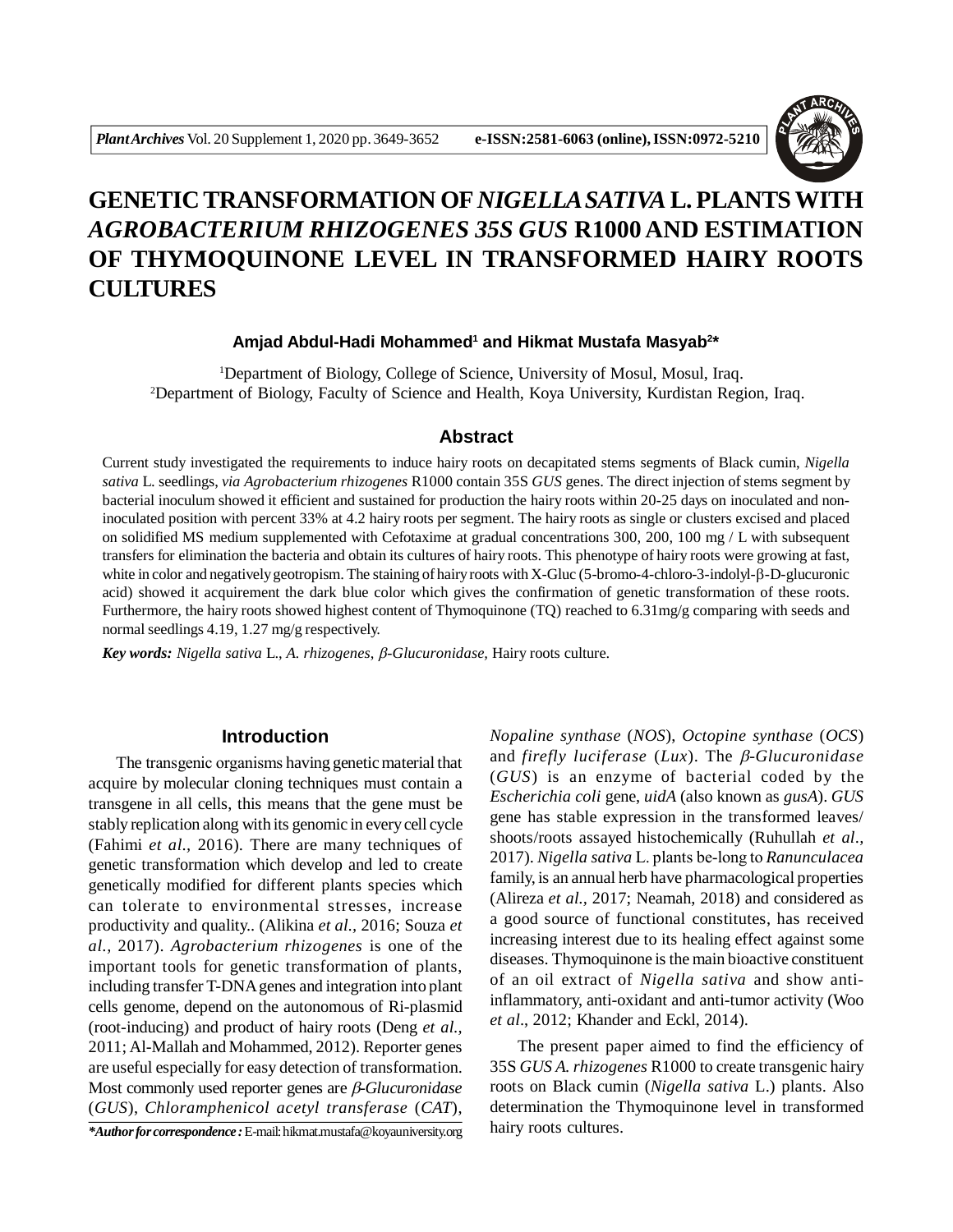| Age of bacteria $(h)$ / | Number of Inoculated   Transformation |             | <b>Hairy root</b> | Average of initiated   Transformation                  |  |
|-------------------------|---------------------------------------|-------------|-------------------|--------------------------------------------------------|--|
| density (cell/ml)       | <b>Segments</b>                       | frequency % |                   | production $\%$   hairy roots/segment   frequency $\%$ |  |
| DW (control)            |                                       |             |                   |                                                        |  |
| 48/215                  | 100                                   | 39          |                   |                                                        |  |

**Table 1:** Number, transformation frequency and average of initiated hairy roots from decapitated seedlings stems of *Nigella sativa* plants inoculated with *35S GUS A. rhizogenes* R1000

For control, other sample inoculated with sterilize distill water.

#### **Materials and Methods**

### **Production of aseptic seedlings**

Seeds of Black cumin, *Nigella sativa* L. provided from local market in Mosul /Iraq, surface sterilized by soaking in 3% sodium hypochlorite (NaOCl) for 5 min (Al-Ani, 2008). Then, placed on the surface of agarsolidified MS (Murashige and Skoog, 1962) supplemented with 3% sucrose, 0.8% agar with pH at 5.8. Specimens were maintained in culture room condition at  $22 \pm 2^{\circ}$ C in dark and when seedling grown, they transferred to the 16 hour light of florescent tube at density 41  $\mu$ mol.m<sup>-2</sup>.sec<sup>-1</sup>.

# **Direct injection of Black cumin seedlings stems with** *35S GUS* **labeled** *A. Rhizogenes R1000*

Fifteen days old Black cumin seedlings stems were excised and direct injected with inoculum of 35S *GUS*labeled *A. rhizogenes* R1000 (48 hours age at density  $215\times10^8$  cell /ml) using minute needle at 4 or 5 positions (AL-Mallah and Masyab, 2014). Inoculated seedlings were placed vertically in flask contain 25 ml of 1/2 MS medium. All flasks incubated at 25±2°C in the dark (Rajesh *et al.,* 2007).

## *GUS* **Staining of seedlings stems and hairy roots**

*GUS* stain was prepared from 0.75ml of X-Gluc (5  $b$ romo-4-chloro-3-indolyl- $\beta$ -D-glucuronic acid) at concentration of  $20 \text{ mg ml}^{-1}$ , in DMF (Dimethylformamide). 14.25 ml of X-Gluc buffer added to this to create 1.0 in 20 X-Gluc stain solution (Filipecki and Malepszy*,* 2006; Sambrook and Russel, 2011). Inoculated stems after 7 days were excised from the media, soaked in a flask with 2.0ml of X-Gluc stain. The flask was kept overnight at  $37^{\circ}$ C for initiation of stain, then replaced the stain by water. the same protocol was carried out with the hairy roots which initiated on stems.

#### **Transgenic hairy root culture formation**

A single root or a tuft of roots formed on the inoculated sites were removed and transferred to a 25mm diameter **Fig. 1:** Transformation hairy roots on Black cumin (*Nigella*

**Table 2:** Thymoquinone concentration in different extracts of *N. sativa* L.

| <b>Samples</b>         | Concentration $(mg/g)$ |  |  |
|------------------------|------------------------|--|--|
| N. sativa seeds        | 4.19                   |  |  |
| Transgenic hairy roots |                        |  |  |
| Normal seedlings roots |                        |  |  |

petri dishes containing ½ MS medium and to heal transformed hairy roots from bacteria, the roots were sub-cultured 4-5 times on MS media supplemented with progressive ascending of 100, 200, 300 mg/L of cefotaxime antibiotic with a period between each sub culture was15 day.

### **Determination of Thymoquinone concentration**

5.0 grams of *N. sativa* seeds, transgenic hairy roots and normal seedlings roots extracted individually, by percolation at room temperature with methanol till exhaustion. The solvent was evaporated using Rotavapor. The residue was solved gradually with 50 mL methanol (Alam *et al*., 2013). Every one of above samples measurement in UV-Visible Spectrophotometric at 265 nm and the TQ concentration determined according to Beer-Lambert law.

$$
A = \varepsilon bc
$$

 $A =$  the value of absorbance

 $\varepsilon$  = the constant of absorptivity



*sativa* L.) seedling stem with *A. rhizogenes GUS* R1000 and formation of hairy root culture.

A. *GUS* stained of seedling stem segment after 7 days of inoculation. B. Hairy roots formation on the seedling stems (arrows) number and length of hairy roots after 15 days. C. *GUS* stained hairy root (arrows) under light microscope. D. Hairy roots culture grown on agar-solidified MS medium.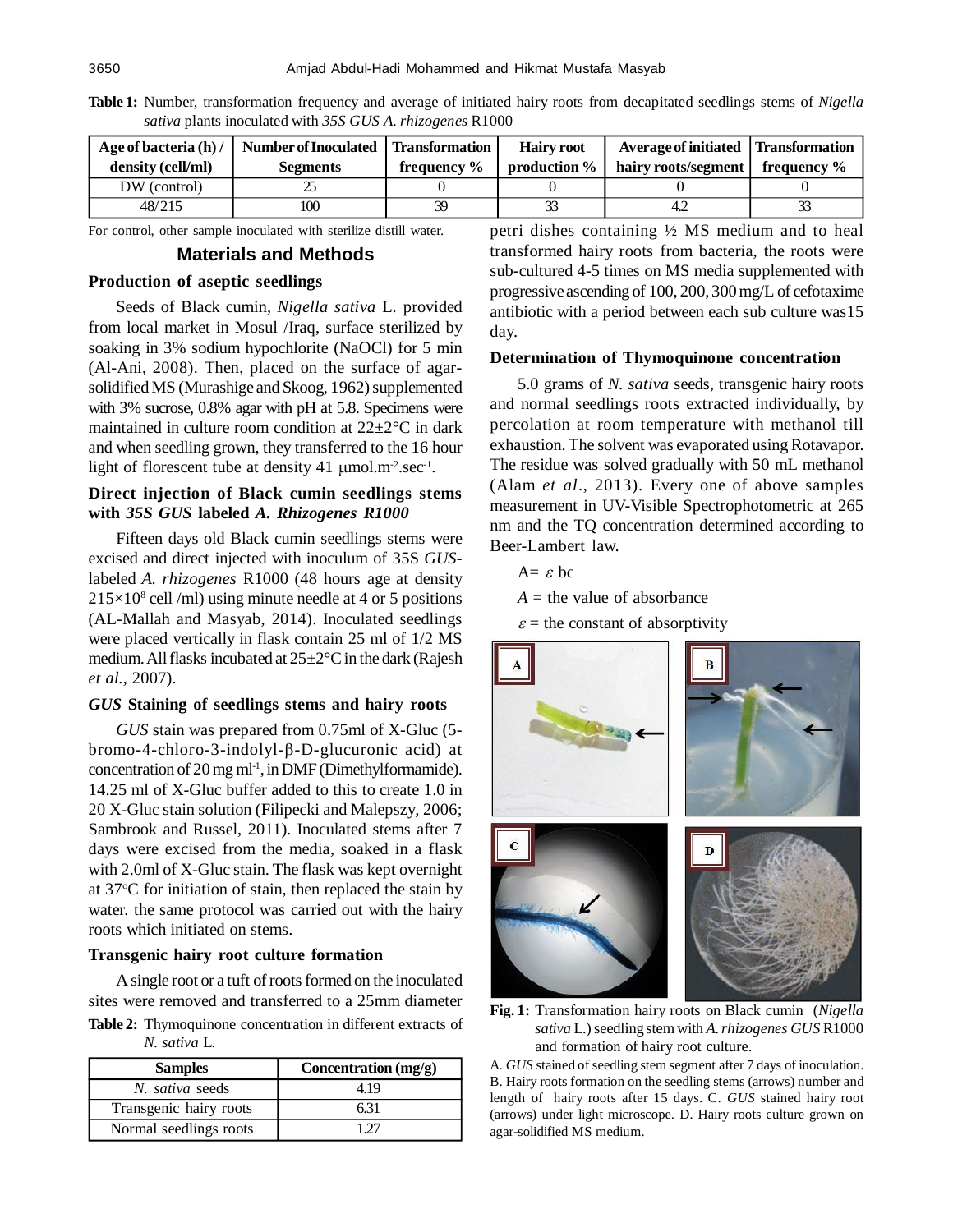$b = constant$  length of light beam passes through

*c* = solute concentration. (Behera *et al.,* 2012).

# **Results and Discussion**

The results indicate efficiency of injection method by 48 h old bacterial inoculum at density  $215\times10^8$  cell/ml (Table 1) and sustained through the blue color existence in inoculated stem segments after staining with X-glue within 7 days from inoculation (Fig. 1A).

Hairy roots produced on the segment stems after 20-25 days (Fig. 1B), continued in growth and developed with percent 33%, at mean 4.2 hairy roots/segment.

The initiation of the hairy roots on the stems with the absence in the control samples belong to the transfer of T-DNA genes from the Ri-plasmids of *A. rhizogenes* to the genome of the plant cells and their integration with it and successes in gene expression (Rangslang *et al*., 2019). Also, staining with X-Gluc, where showed clear blue color, light microscope exanimation of the bluecolored transgenic hairy roots support the expression of 35S *GUS* gene (Fig. 1C). The acquisition of transgenic tissues with the blue color belong to the expression of the *GUS* gene in *A. rhizogenes* R1000 and the promoter 35s CaMV promoter as responsible for changing the color of the colorless X-Gluc dye solution to blue when incubating the stem and hairy roots, which was induced by the *GUS-A. rhizogenes* R1000, in this dye (Gallagher, 1992).

The data showed, removing single root or cluster from the stem segments and cultured on the of solid MSO medium, led to formation of dense mass and developed to the good cultures of those roots. While the seedlings roots (control) failed to continue to grow on the same medium. The hairy roots in this cultures characterized by fast growing, white, dens of root hairs and negatively geotropism growth (Fig. 1D). The continued growth of well cultures without the need for any addition of growth stimulation is additional evidence for the genetic transformation of these tissues (Al-Mallah and Mohammad, 2012). This technology has been important due to it using in various applications (Deng *et al.,* 2011).

The values of Thymoquinone concentrations estimated in this study clearly superiority of its in transgenic hairy roots samples reached to 6.31 mg/g of tissues (Table 2) comparing with seeds and normal seedlings roots with 4.19, 1.27 mg/g respectively.

The hairy roots are a good source for accumulation of secondary metabolites due to the role of *rol* gene which present in T-DNA of Ri plasmid, when integrated to plant cell genome (Bulgakov, 2008; Pala *et al*., 2016). Such as *A. dubia* when enhanced over production of artemisinin (Kiani *et al.* 2012).

#### **Acknowledgment**

The authors are very grateful to the University of Mosul, College of Science for their provided facilities, which helped to improve the quality of this work.

#### **References**

- Alam, P., H. Yusufoglu and A. Alam (2013). HPTLC densitometric method for analysis of thymoquinone in *Nigella sativa* extracts and marketed formulations. *Asian Pac. J. Trop Dis*., **3(6):** 467-471.
- Alireza, T., M.R. Bibi, A. Ali and H. Hossein (2017). Black Seed (*Nigella Sativa*) and its Constituent Thymoquinone as an Antidote or a Protective Agent Against Natural or Chemical Toxicities. *Iranian j. pharmaceutical res., (IJPR)* **16(Suppl):** 2-23.
- Al-Ani, N.K. (2008). Thymol production from callus culture of *Nigella sativa* L. *Plant Tissue Cult. and Biotech.*, **18(2):** 181-185.
- Alikina, O., M. Chernobrovkina, S. Dolgov and D. Miroshnichenko (2016). Tissue culture efficiency of wheat species with different genomic formulas. *Crop Breeding and Appl. Biotech*., **16:** 307-314.
- AL-Mallah, M.K. and H.M. Masyab (2014). Expression of *GUS* and *GFP* reporter genes in transgenic hairy roots of tomato and potato plants via *Agrobacterium rhizogenes* mediated transformation. *Aust. J. Appl. Sci*., **8:** 234-239.
- Al-Mallah, M.K. and A.A. Mohammed (2012). Transfer of Ri T-DNA genes of *Agrobacterium rhizogenes* R1601 *via* direct microinjection and Co-cultivation to carrot, *Daucus carota* L. tissue and production of transformed hairy root cultures. *Iraqi J. Biotech.*, **11:** 227-239.
- Behera, S., S. Ghanty, F. Ahmad, S. Santra and S. Banerjee (2012). UV-Visible spectrophotometric method development and validation of assay of paracetamol tablet formulation. *Anal Bioanal*. *Techniques*., **3(6):** 1-6.
- Bulgakov, V.P. (2008). Functions of *rol* genes in plant secondary metabolism. *Biotechnol. Adv*., **26:** 31824.
- Deng, Y., G. Mao, W. Stutz and O. Yu (2011). Generation of composite plants in *Medicago truncatula* used for nodulation assays. *J. Vis. Exp*., **27:** 2633-2640.
- Fahimi, M., S. Tilaye, M. Ashenafi and T. Fanos (2016). Transgenic Animal Technology: Technique and Its Application to Improve Animal Productivity. *Adva. Life Sci. Technol*. , **48:** 35-44.
- Filipecki, M. and S. Malepszy (2006). Unintedned consequences of plant transformation: a molecular insight. *J. Appl. Genet.,* **47 (4):** 277-286.

Gallagher, S.R. (1992). *GUS* Protocols: Using the *GUS* Gene as a Reporter of Gene Expression. Academic Press Inc. pp215, Harcourt Brace Jovanovich Publishers, New York, London.

Khander, M. and P.M. Eckl (2014). Thymoquinone: an emerging